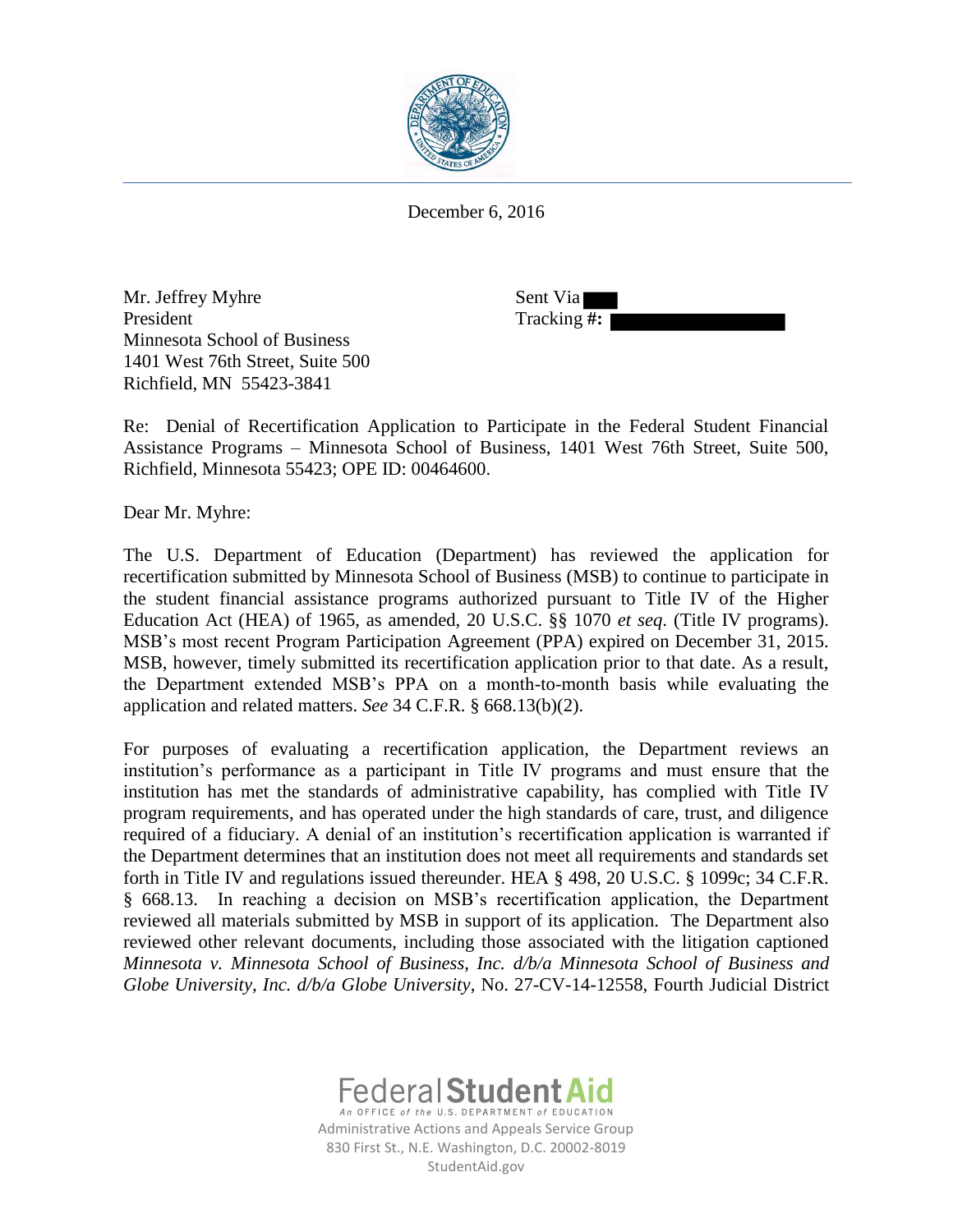of Minnesota  $(2016).$ <sup>1</sup> Some of these documents are enclosed with this letter and are incorporated herein by reference. Students and employees are referenced throughout this letter by the number assigned to them in the Student/Employee Crosswalk enclosed with this letter. References to trial exhibits are references to the exhibit numbered in the trial named above. References to the trial transcripts are references to the transcripts in the trial named above.

The Department's review of the materials described above establishes that: (1) MSB has been judicially determined to have committed fraud involving Title IV program funds; (2) MSB made substantial misrepresentations about the nature of its criminal justice program and the employability of the graduates of that program; and (3) MSB made substantial misrepresentations about its students' ability to transfer credits earned at MSB to other institutions. Consequently, MSB's application for recertification is denied.

As a result of this denial of its recertification application, MSB is no longer eligible to participate in the Title IV programs, effective December 31, 2016. *See* 34 C.F.R. § 668.13(b)(2). Specifically, this includes: Federal Pell Grant (Pell Grant), Federal Supplemental Educational Opportunity Grant (FSEOG), Iraq and Afghanistan Service Grants (IASG), Teacher Education Assistance for College and Higher Education (TEACH) Grant, Federal Work-Study (FWS), Federal Perkins Loan (Perkins Loan), and William D. Ford Federal Direct Loan (Direct Loan). The Direct Loan program includes the Federal Direct Stafford/Ford Loan Program, the Federal Direct Unsubsidized Stafford/Ford Loan program, and the Federal Direct PLUS Program.

# **I. MSB IS INELIGIBLE TO PARTICIPATE IN TITLE IV PROGRAMS BECAUSE IT HAS BEEN JUDICIALLY DETERMINED TO HAVE COMMITTED FRAUD INVOLVING TITLE IV PROGRAM FUNDS**

An institution that has been judicially determined to have committed fraud involving Title IV program funds is not eligible to participate in Title IV programs. HEA  $\S$  102(a)(4)(B), 20 U.S.C. § 1002(a)(4)(B); 34 C.F.R. §  $600.7(a)(3)(ii)$ . "The phrase 'judicially determined to have committed fraud' means that a court of competent jurisdiction has made such a finding." Institutional Eligibility Under the Higher Education Act of 1965, as Amended, 59 Fed. Reg. 22324-01, 22,329 (Feb. 10, 1994).

On July 22, 2014, the State of Minnesota sued MSB under several theories, including a violation of the Minnesota Consumer Fraud Act (CFA), which, in relevant part, prohibits "[t]he act, use, or employment by any person *of any fraud*, false pretense, false promise, misrepresentation, misleading statement or deceptive practice, with the intent that others rely thereon in connection with the sale of any merchandise, whether or not any person has in fact

 $\overline{a}$  $<sup>1</sup>$  According to documentation MSB has provided to the Department regarding its ownership structure,</sup> Minnesota School of Business, Inc., is the owner of Minnesota School of Business, OPEID 00464600.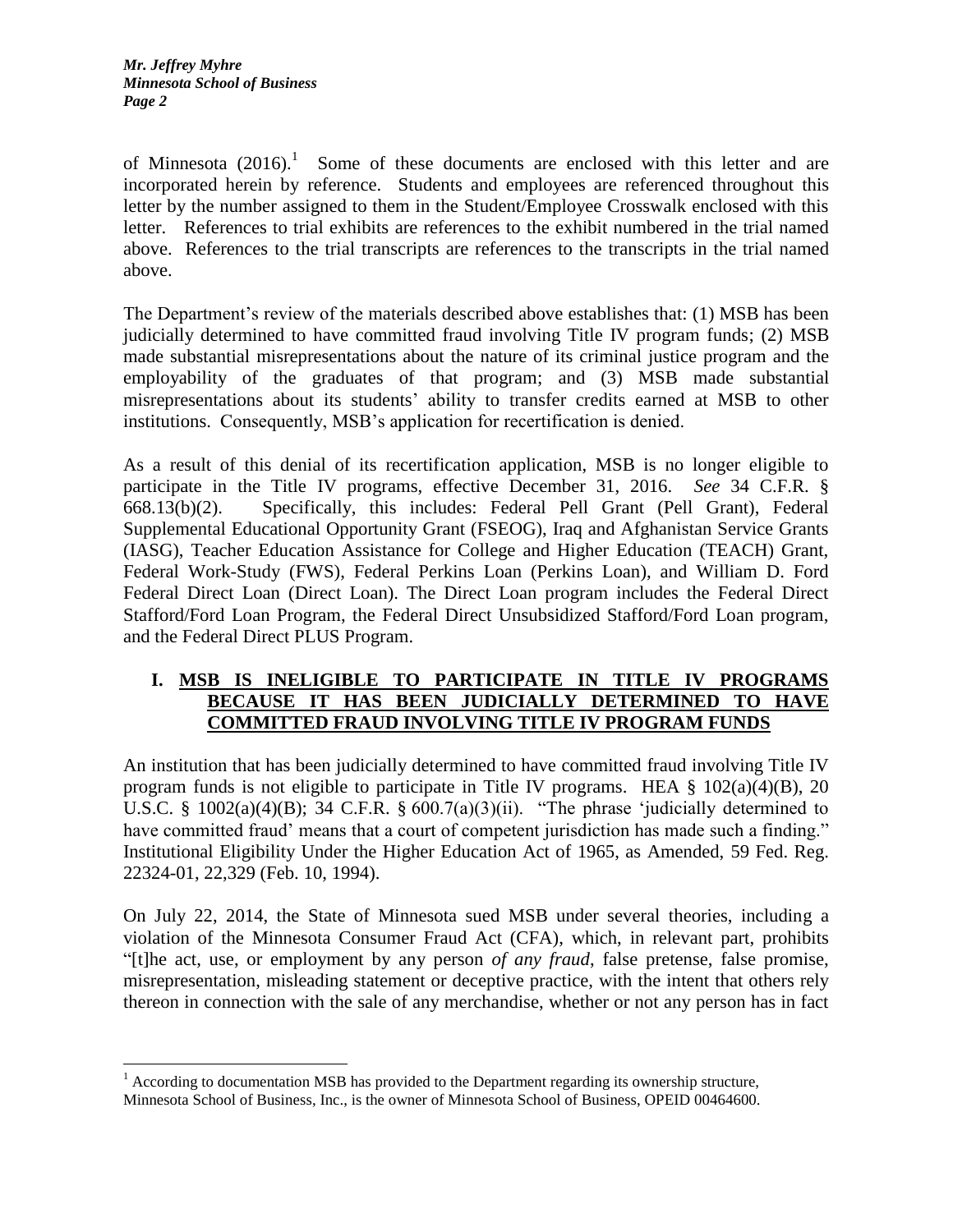been misled, deceived, or damaged thereby." Minn. Stat. § 325F.69, subd. 1 (emphasis added).

On September 8, 2016, following a multi-week trial, Judge James Moore of Minnesota's Fourth Judicial District issued "Findings of Facts, Conclusions of Law, and Order" (collectively, the "Order") in which he found that the evidence presented by the State was "*sufficient to establish fraud and*/or deception in the marketing of Defendants' Criminal Justice program." Order at 110, Conclusions of Law ¶ 14 (emphasis added). The court also found that numerous MSB students were injured by this fraud, and many of the students received Title IV funds to pay for the program.<sup>2</sup> Order at 111-13, Conclusions of Law  $\P$  16-20. Based in part on these factual and legal findings and conclusions, the court found that MSB's "actions in promoting [its] Criminal Justice Program . . . constitute violations of Minn. Stat. §§ 325F.69, subd. 1" Order at 131, Conclusions of Law ¶ 1.

The Order, therefore, constitutes a judicial determination that MSB has committed fraud involving Title IV funds.<sup>3</sup> Pursuant to HEA § 102(a)(4)(B), 20 U.S.C. § 1002(a)(4)(b), and 34 C.F.R. §§ 600.7(a) and 668.13(a), MSB is ineligible to participate in Title IV programs and may not be recertified for participation in those programs.

<sup>&</sup>lt;sup>2</sup> Of the 15 students mentioned in on pages 111-13 ( $\P$  16, 19) of the Order, 14 received Title IV funds. In addition, numerous students who swore about MSB's misrepresentations via affidavit received Title IV funds.  $3$  In addition to the court's express determination of fraud with respect to MSB, the Department also notes that the court held MSB jointly liable for the fraudulent conduct of Globe University). The court found that "[a]lthough Globe and MSB are separate corporate entities, they have shared management and share certain resources. Defendants are commonly owned by the Myhre family. Jeff Myhre serves as Defendants' Chief Executive Officer ("CEO"), Terry Myhre serves as President, and Kaye Myhre serves as Vice President. Defendants also share the same corporate management team, which has included but is not limited to: Vice President of Operations, Jeff Myhre (before being named CEO in late 2013 or early 2014); Chief Operating Officer ("COO"), Jeanne Herrmann; Chief Admissions Officer, Roger Kuhl (through the fall of 2014); Chief Financial Officer ("CFO"), Ken McCarthy; Director of Institutional Quality and Effectiveness, Dr. Mitchell Peterson; and Executive Director of Enrollment Services, Seth Tesdall. *This management team or executive committee oversaw uniform operations of Globe and MSB campuses.*" Order at 5, Findings of Fact ¶ 13 (emphasis added) (internal citations omitted). Based upon those findings, the court held that "the evidence adduced at trial shows clearly that Defendants [MSB and Globe] were jointly operated and held themselves out to the public as separately titled, but factually indistinguishable entities." Order at 108-09, Conclusions of Law ¶ 10. Thus, the Court found that Globe and MSB were "jointly liable for their violations." *Id.* The Department notes that this shared management team is evidenced by the similarity of practices, including the substance of the misrepresentations made to prospective students regarding the nature of the two institutions' criminal justice program and the transferability of the institutions' credits, along with enrollment techniques such as pressuring students to enroll on their first visit. Accordingly, under these circumstances, the misrepresentations at each institution are buttressed by each other, as well as by the similar misrepresentations at the companion institution.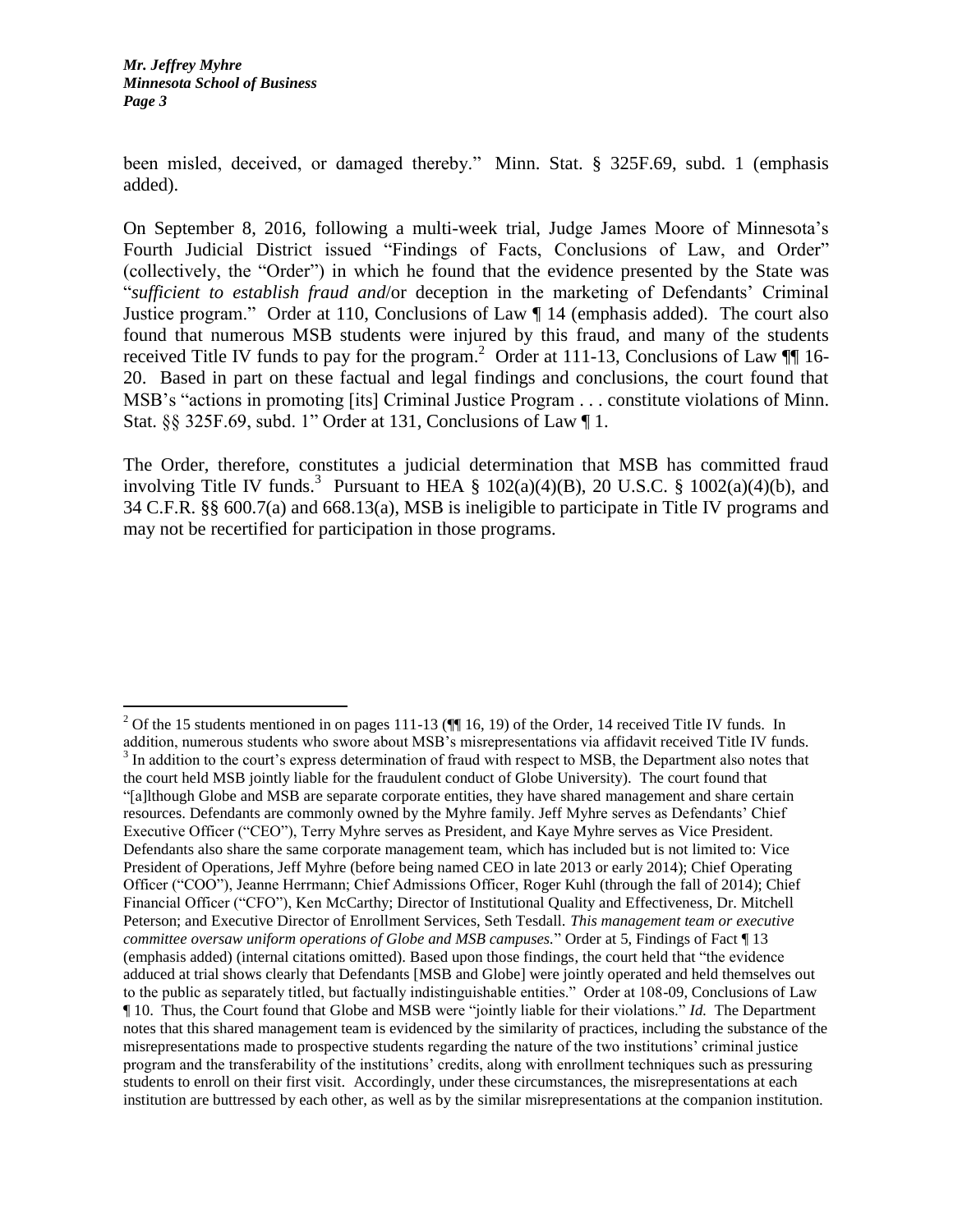# **II. MSB DEMONSTRATED A LACK OF ADMINISTRATIVE CAPABILITY AND BREACHED ITS FIDUCIARY DUTY TO THE DEPARTMENT BY SUBSTANTIALLY MISREPRESENTING THE NATURE OF ITS CRIMINAL JUSTICE PROGRAM AND THE EMPLOYABILITY OF THAT PROGRAM'S GRADUATES**

In MSB's PPA, which took effect on January 15, 2010, MSB agreed to comply with all conditions specified therein, including compliance with all Title IV, HEA program requirements. PPA at 2; *see also* 20 U.S.C. § 1094(a)(1); 34 C.F.R. § 668.14. By entering into the PPA, MSB and its officers also accepted fiduciary responsibility in the administration of the Title IV programs. 34 C.F.R. § 668.82(a). As fiduciaries, the institution and officers must act with the highest standard of care and diligence in administering the Title IV programs, accounting to the Secretary for the funds received, and in not allowing officers or employees to make substantial misrepresentations. 34 C.F.R. §§ 668.82(a), (b). *See e.g., In re Warnborough College*, Dkt Nos. 95-164-ST, 96-60-SF (Aug. 9, 1996) (finding an institution in violation of the required fiduciary standard due to its failure to properly oversee an employee who made substantial misrepresentations to students). To "continue participating" in any Title IV program, a school must be "capable of adequately administering that program." 34 C.F.R. § 668.16. A school is not considered to have such administrative capability if the institution fails to "administer[] the Title IV, HEA programs in accordance with all statutory provisions of or applicable to Title IV of the HEA" and "all applicable regulatory provisions prescribed under that authority." 34 C.F.R. § 668.16(a).

Under the Department's regulations, "[s]ubstantial misrepresentations are prohibited in all forms," 34 C.F.R. § 668.71(b), and the Department may deny institutional participation applications, including recertification applications, when it determines that the institution has engaged in a substantial misrepresentation. 34 C.F.R.  $\S$  668.71(a)(3). A "misrepresentation" is:

[a]ny false, erroneous or misleading statement an eligible institution, one of its representatives, or any ineligible institution, organization, or person with whom the eligible institution has an agreement to provide educational programs, or to provide marketing, advertising, recruiting or admissions services makes directly or indirectly to a student, prospective student or any member of the public, or to an accrediting agency, to a State agency, or to the Secretary. A misleading statement includes any statement that has the likelihood or tendency to deceive. A statement is any communication made in writing, visually, orally, or through other means. Misrepresentation includes the dissemination of a student endorsement or testimonial that a student gives either under duress or because the institution required the student to make such an endorsement or testimonial to participate in a program.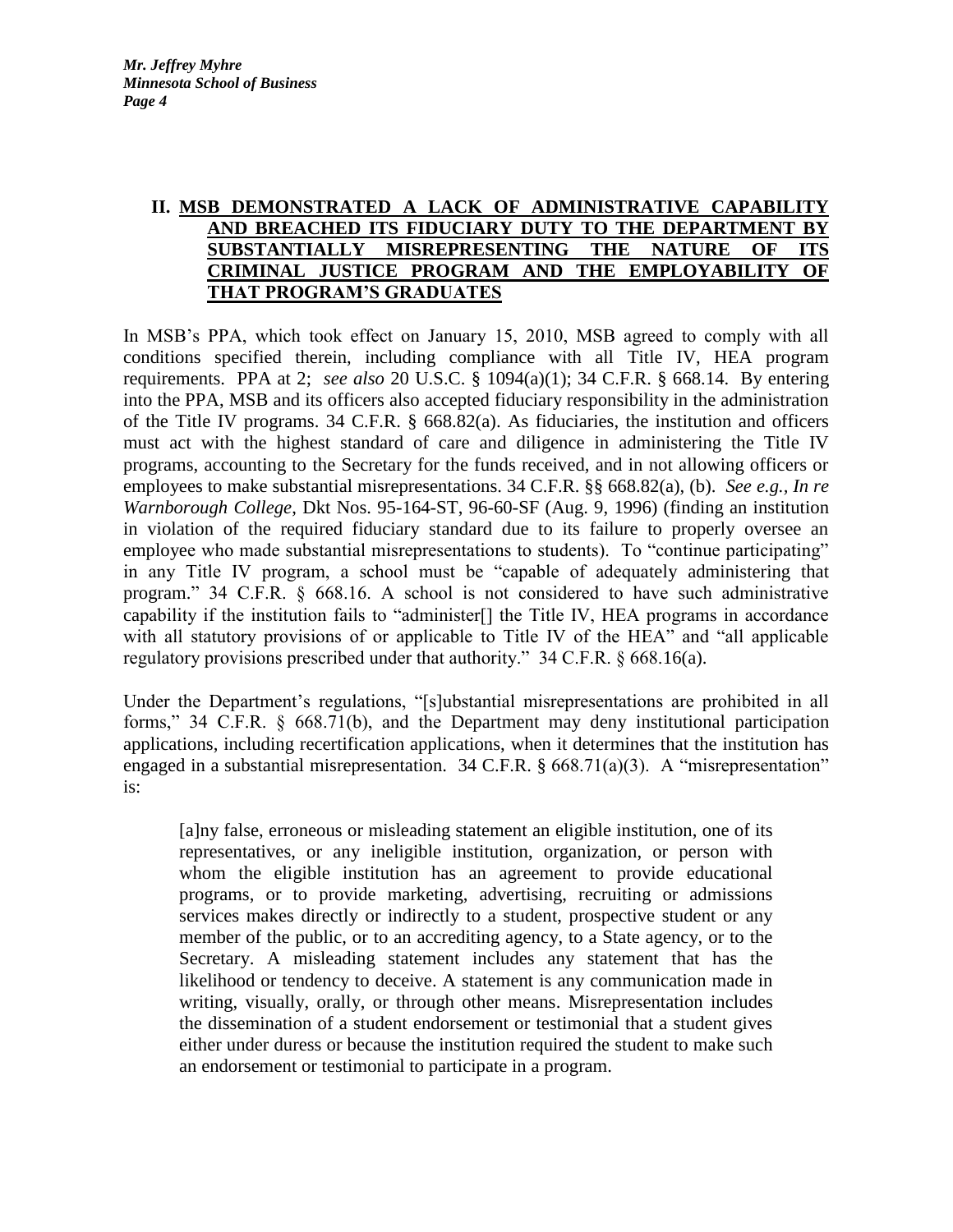*Mr. Jeffrey Myhre Minnesota School of Business Page 5*

34 C.F.R. § 668.71(c).

 $\overline{a}$ 

A "substantial misrepresentation" is "any misrepresentation on which the person to whom it was made could reasonably be expected to rely, or has reasonably relied, to that person's detriment." *Id.* Substantial misrepresentations include misrepresentations made by the institution itself, or one of its representatives, regarding the nature of the institution's academic programs or the employability of the institution's graduates. 34 C.F.R. § 668.71(b). Substantial misrepresentations involving the nature of the institution's education program include misrepresentations concerning: "[t]he particular type(s), specific sources, nature and extent of its institutional, programmatic, or specialized accreditation," "whether a student may transfer course credits earned at the institution to any other institution," "whether the successful completion of a course of instruction qualifies a student . . . to perform certain functions in the States in which the educational program is offered or to meet additional conditions that the institution knows or reasonably should know are generally needed to secure employment in a recognized occupation for which the program is represented to prepare students," and the "appropriateness of its courses and programs to the employment objectives it states its programs are designed to meet." 34 C.F.R.  $\S$ § 668.72(a), (b)(1), (c), and (g). Substantial misrepresentations involving the employability of an institution's graduates include misrepresentations concerning "the institution's knowledge about the current or likely future . . . employment opportunities in the industry or occupation for which the students are being prepared," and "other requirements that are generally needed to be employed in the fields for which the training is required." 34 C.F.R. §§ 668.72(c), (f). Each substantial misrepresentation is a sufficient ground for the Department to deny MSB's recertification application.

The Department's review established that MSB substantially misrepresented to students and prospective students the ability of graduates of MSB's criminal justice program to become police officers and probation officers in the state of Minnesota. Moreover, by signing its PPA, MSB agreed that, because it advertised job placement rates as a means of attracting students to enroll in the institution, $4$  it will make available to prospective students relevant State licensing requirements of the State in which the institution is located for any job for which an educational program offered by the institution is designed to prepare those prospective students. PPA at 4. 34 C.F.R.  $\S$  668.14(b)(10)(i), (ii); 20 U.S.C.  $\S$  1094(a)(8). Here, MSB affirmatively misrepresented them.

# **A. MSB made substantial misrepresentations regarding the ability of its criminal justice program graduates to become Minnesota police officers.**

In Minnesota, a person who is not eligible for reciprocity because of prior police service in another state may become a police officer only in one of two ways. First, a person may obtain a degree from a program designated by the Minnesota Peace Officer Standards and Training

<sup>&</sup>lt;sup>4</sup> See, e.g., Trial Ex. 202 (email from an admissions representative to a prospective student stating "the majority of our placement rates are 90%. That's tremendous!").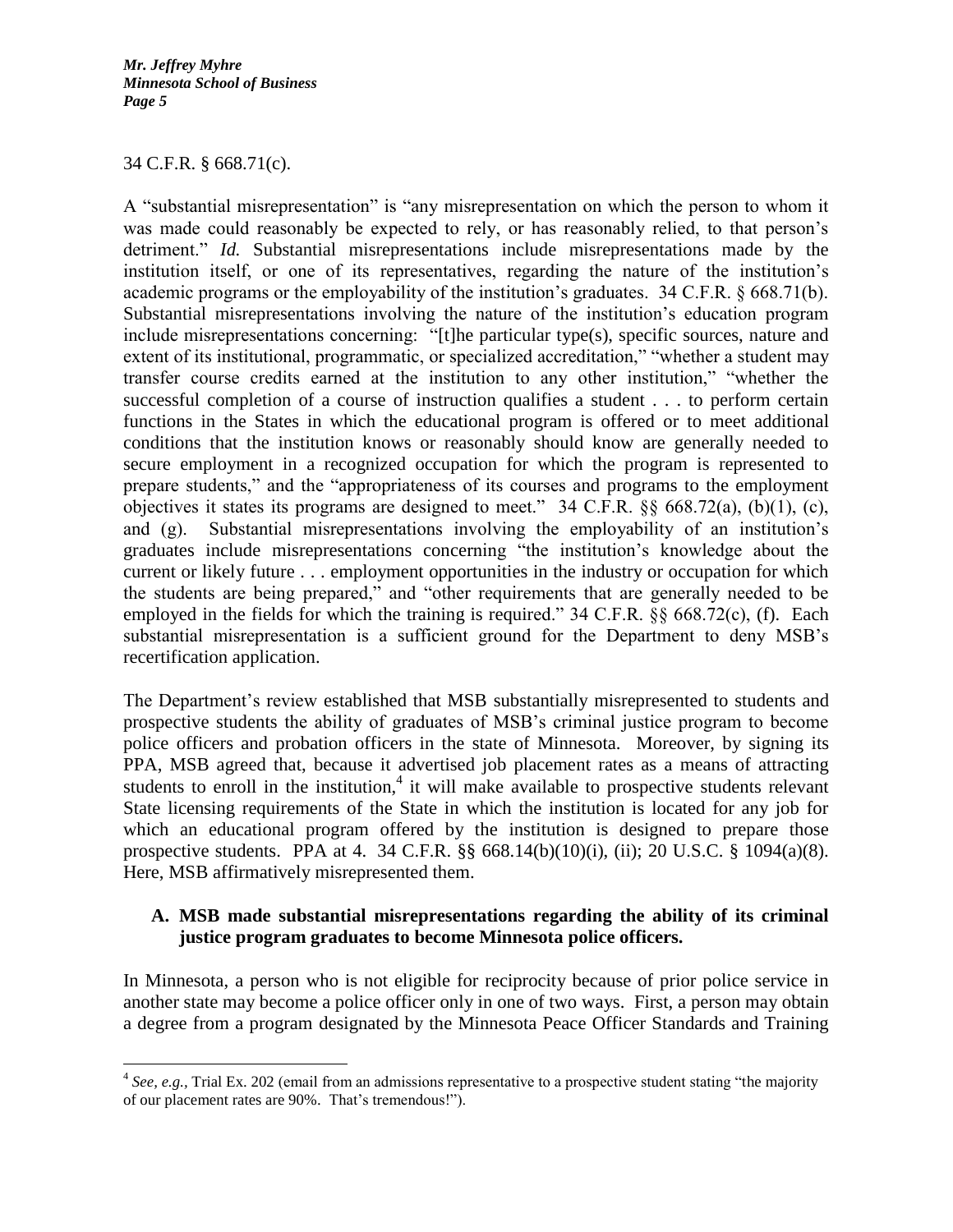(POST) Board. Minn. Stat. § 626.84, Minn. Rules 6700.0100, 6700.0300; Trial Ex. 0046 (listing POST Board designated programs); Trial Transcript 4/4/16 99:19-101:25, 131:4-14; 4/22/16 AM 17:10-18:2, 39:13-44:16; *see also* Order at 12, Findings of Fact ¶ 38. Second, a person may obtain a degree from a regionally-accredited institution and then complete a certified program of Professional Peace Officer Education (PPOE), commonly known as "skills training." *Id.* MSB's criminal justice program does not meet the requirements for either of these options. *First,* the program is not currently POST-approved, nor was it POSTapproved at the time that MSB made representations regarding the ability of its graduates to become police officers. *Second*, MSB is, and at all times relevant to this determination was, nationally accredited, not regionally accredited.<sup>5</sup> Accordingly, an MSB graduate could not have used an MSB credential to become a police officer in Minnesota. Moreover, at trial, Defendants' corporate manager of career services testified that these job titles were "not representative of the type of jobs that [MSB] criminal justice [graduates] are able to enter" because MSB's criminal justice program did not allow graduates to work as Minnesota police officers. *See* Trial Transcript 4/13/16 PM 99:10-19.

Despite the inability of MSB graduates to use the MSB credential to become Minnesota police officers, MSB substantially misrepresented that its programs prepared students for such careers. For example, in MSB's publicly posted Gainful Employment disclosure for its criminal justice bachelor's and associate's programs, MSB stated that those programs prepared students to be "First Line Supervisors/Managers of Police and Detectives," which, according to MSB, corresponded to the "O\*Net Occupational Profile Code SOC: 33- 1012.00." Trial Ex. 24. But that career code, according to O\*Net, included high-ranking law enforcement positions that were inaccessible based solely on an MSB credential. *See* Trial Ex. 44 (highlighting sample positions of Chief of Police, Detective Sergeant, Lieutenant, Police Captain, and Police Sergeant). Nevertheless, MSB opted to include these positions in its promotional materials. *See, e.g.*, Trial Ex. 24.

Other MSB advertisements and webpages also contained false and misleading information that would deceive a prospective student to reasonably believe that the criminal justice programs provided a necessary credential for a career as a Minnesota police officer. For instance, MSB published online testimonials from current criminal justice students asserting that they were working towards becoming sworn police officers. Trial Ex. 76 (online question-and-answer style advertisement with a current MSB student who, when asked where he saw himself in five years, responded: "I thought a lot about… [working as a] local sheriff or even a state trooper"). Additionally, MSB ran banner-style online advertisements publicizing its criminal justice programs and featuring a person in a police officer's uniform. *See, e.g.,* Trial Exs. 14, 70, 76 (webpages containing banner-style MSB advertisements with text "Interested in Criminal Justice?" next to photograph of a person in a police uniform).

<sup>5</sup> MSB's online program chair and former interim criminal justice dean, testified at Trial that he would inform MSB admissions representatives that MSB is "not a POST Board school," and that, if prospective students "want to become law enforcement officers in the State of Minnesota, [the admissions representatives] need to forward them to the POST Board website, where they can research the appropriate schools for that." *See* Trial Transcript 4/22/16 AM 18:16-19:23.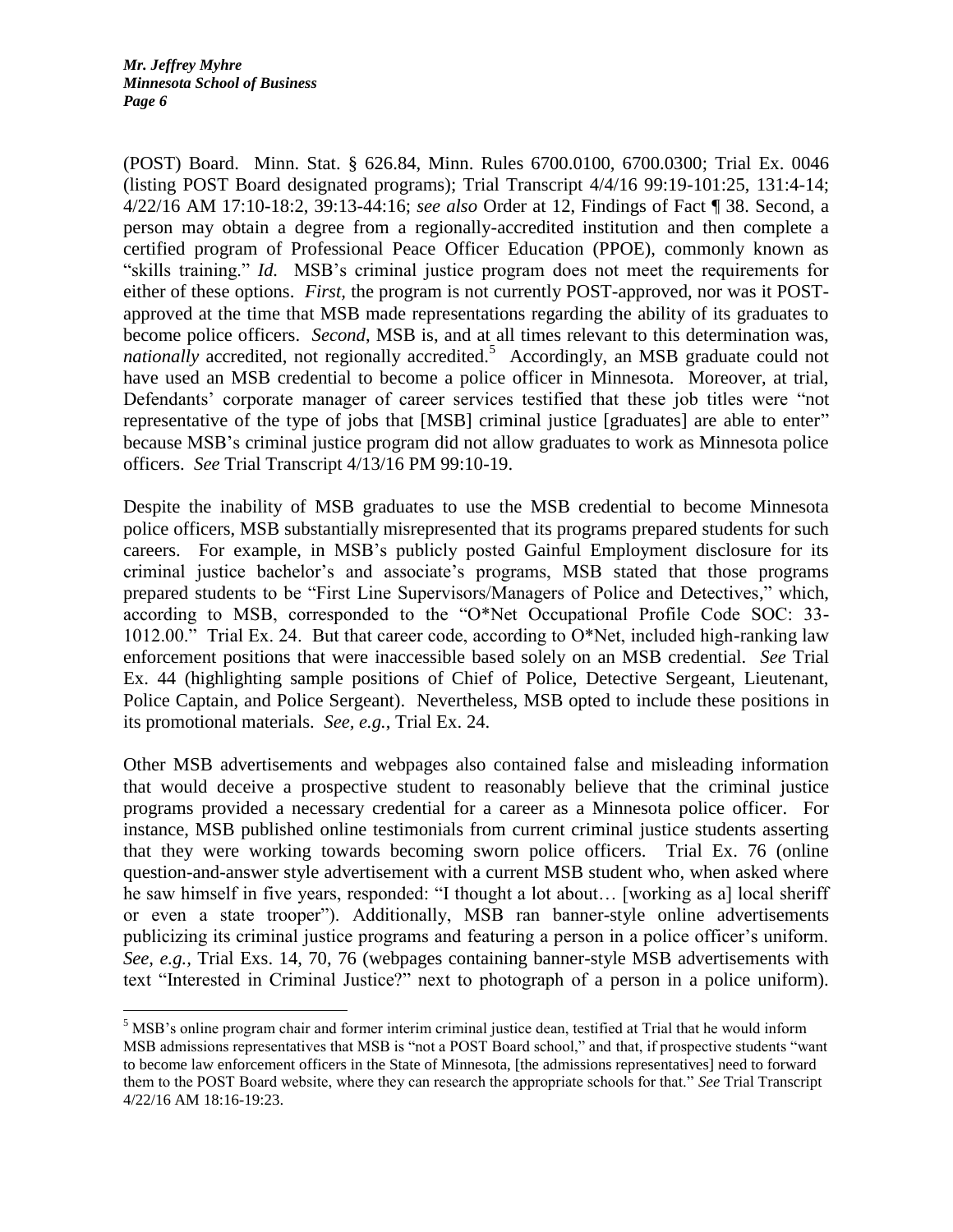Another webpage contained the text, "When designing our criminal justice degrees, we went to the source. We called on seasoned professionals in security, *law enforcement*, the court system, and corrections to advise us on exactly what skills and knowledge they look for in job candidates. And you can be sure, as a graduate of Globe University/Minnesota School of Business criminal justice program, *you will have those qualifications*." Trial Ex. 28 (emphasis added). Prospective students viewing these advertisements and webpages could reasonably assume that completing the criminal justice program could lead to employment in Minnesota as a police officer. Therefore, this advertising scheme, considered as a whole, constitutes a substantial misrepresentation. *Cf. In the Matter of Warnborough College*, U.S. Dep't of Educ. Dkt. Nos. 95-164-ST and 96-90-SF (Aug. 9, 1996) (reviewing various promotional materials and holding that, based upon those materials considered together, prospective students could be "reasonably convinced" that the institution was part of Oxford University and that the institution therefore committed a misrepresentation, notwithstanding that the promotional materials disclaimed that the institution was "independent").

Over the course of several years, MSB's admissions representatives and other personnel also misrepresented the abilities of MSB's graduates to obtain employment in Minnesota as police officers. In multiple cases involving students whom MSB's representatives knew were enrolling to become police officers, MSB's representatives wrongly informed the prospective students, or otherwise led these individuals to believe, that the MSB criminal justice program would allow them to become police officers in Minnesota, or that they could attend the "skills training" after completing the MSB program. Those statements constituted substantial misrepresentations, as none of those students were able to attend skills training, or otherwise become police officers in Minnesota. In all, the Department reviewed the sworn testimony of 29 students swearing to these substantial misrepresentations, including sworn affidavits and sworn testimony given by the students at trial.<sup>6</sup> See Enclosure 1.

<sup>&</sup>lt;sup>6</sup> The court found that at some point in 2010, MSB inserted into its enrollment agreement a disclaimer indicating that criminal justice students were not eligible to become police officers in Minnesota. In MSB's role as a fiduciary of Title IV funds, it is incumbent upon the institution to not make substantial misrepresentations to Title IV recipients. Whether such misrepresentations are later disclaimed is immaterial to that duty. Likewise, after-the-fact contractual statements, especially when they are buried within a lengthy document, are generally insufficient to cure misrepresentations made to induce a person to enter the contract. *See, e.g.*, *Giant Foods, Inc. v. FTC*, 322 F.2d 977, 986 (D.C. Cir. 1963), cert. dismissed, 376 U.S. 967, 84 (1964) (holding that a disclaimer in small print at the bottom of an advertisement did not cure deceptive language in the advertisement); *FTC v. EMA Nationwide*, 767 F.3d 611, 631-33 (6th Cir. 2014) (holding contractual disclaimers do not absolve seller's liability for false and deceptive practices). Here, the disclaimer was two sentences in an eight-page enrollment agreement, buried among such innocuous provisions as an acknowledgement of receipt for the student handbook and consent for use of the student's picture in advertisements. As the court stated, "Defendants' contractual disclaimer . . . was also ineffective and legally irrelevant as to liability for false and misleading statements made in advertising and by their admissions representatives. As the Court observed at summary judgment, even a contractual disclaimer that clearly contradicts prior misstatements does not prevent liability under [Minnesota's fraud laws]. . . The Court finds that the disclaimer regarding the Criminal Justice Program that was buried in the enrollment agreement was eclipsed by the emphatic and repeated claims to the contrary in Defendants' advertising and sales presentations" Order at 114-15, Conclusions of Law ¶ 23. Finally, the statements of many students indicate that MSB affirmatively avoided the disclaimer by telling the students they needed to quickly sign the enrollment agreement without a meaningful opportunity to review it, or risk losing their opportunity to enroll. *See, e.g.*, Student 41's Affidavit ¶ 3 ("MSB's admissions representative recommended that I enroll in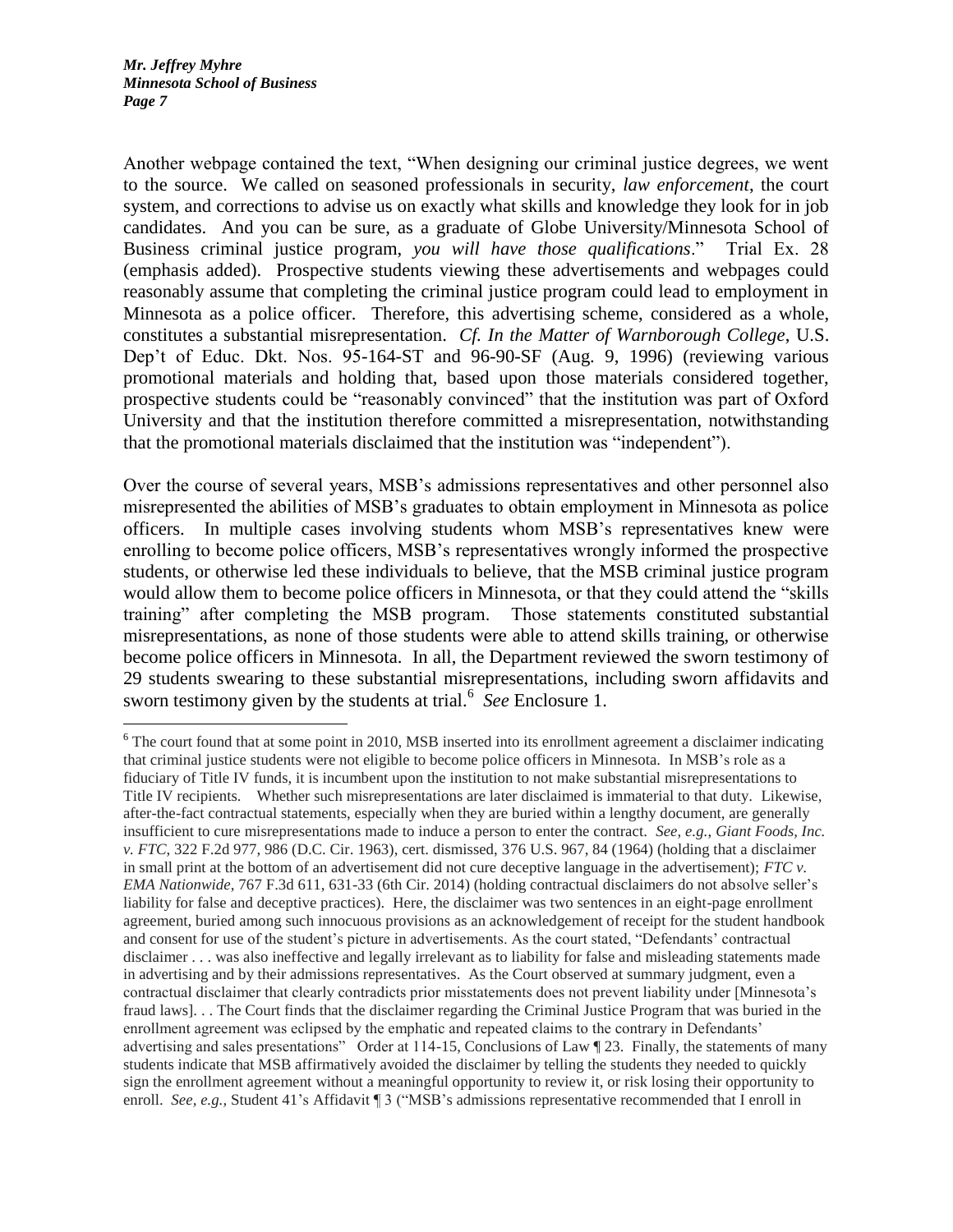For instance, student 2 told MSB-Blaine's admissions representatives that she wanted to be a police officer. Trial transcript 4/11/16 AM Tr. 61:10-62:4. Likewise, on the first day of her criminal justice class, student 2 announced to instructors and classmates that she wanted to be a Minnesota police officer. *Id*. at 67:1-14. No one corrected her or told her this was not possible with an MSB criminal justice degree. *Id*. at 67:18-20. Not until halfway through her two-year program did she discover that MSB's criminal justice program was not POSTcertified and satisfied none of the educational or training requirements needed to become a Minnesota police officer. *Id*. at 65:4-66:20. Yet, when she asked one of her instructors if this was true, he indicated that she could work in another state as a police officer and then return to Minnesota after accruing three to five years of experience. *Id*. at 67:24-68:11, 106:15- 107:2. Student 2's instructor continued to lead her to believe that she could become a police officer through "loopholes." *Id*. at 70:22- 71:1. Similarly, in 2013, student 2 told another instructor that she was "stuck" because she wanted to be a police officer, and asked that instructor if there was any way that she could still become a police officer with an MSB criminal justice degree. *Id*. at 74:20-23. The instructor told her that she would be eligible to participate in skills training at Hibbing Community College (HCC), through a relationship that MSB had with HCC's law enforcement coordinator. *Id*. at 75:3-7. In an email, the instructor encouraged her to contact HCC's law enforcement coordinator "about attending [HCC's] 'skills training.'" Trial Ex. 0410-0130. However, HCC's law enforcement coordinator stated at trial that the instructor's statement was not true, and that graduates of MSB's criminal justice program were not eligible to enter skills training at HCC because Defendants' criminal justice program was not regionally-accredited or POST certified. Trial Transcript 4/4/16 106:16-25, 109:1-12, 113:4-114:3, 114:11-23. *See* Order at 73, Findings of Fact  $\P$  127(d), (f). The testimony this student gave was subject to cross-examination by MSB, and the judge, sitting as trier-of-fact, found this student's testimony to be credible. Order at 75, Findings of Fact ¶ 127(h).

As with Student 2, MSB's admissions representatives made substantial misrepresentations to numerous other students that were not corrected until long into the program when instructors asked the students what they had hoped to do with their MSB degrees. Prior to beginning class one day, Student 16, who had already been assured by MSB-Elk River's admissions representatives that he could attend skills training to become a Minnesota police officer after graduating from MSB's criminal justice program, explained to his criminal justice instructor that he was interested in becoming a police officer. Trial Transcript 4/6/16 at 41:19-42:8. In

MSB's criminal justice associate's degree program that day, asking me how great it would be to be working in my new career in less than two years. My mom and I told him that we needed time to visit some other colleges. MSB's admissions representative said that MSB's criminal justice program filled up fast and told me that if I did not enroll that day, I likely would not get a spot."); Student 42's Affidavit ¶4 ("I told MSB's admissions representative that I was also considering Hennepin Technical College (Hennepin Tech). MSB's admissions representative encouraged me to apply to MSB right away, and told me that I could always transfer to Hennepin Tech if I did not like MSB. She rushed me through an enrollment agreement, and before I knew it, I was enrolled in MSB's criminal justice program and meeting with MSB' s financial aid department"). When the misrepresentation comes from an individual holding themselves out to be an expert, such as MSB's "admissions representatives," the prospective student is even more entitled to rely upon it. *See, e.g.,* Restatement (Second) of Torts § 542(a) (1977).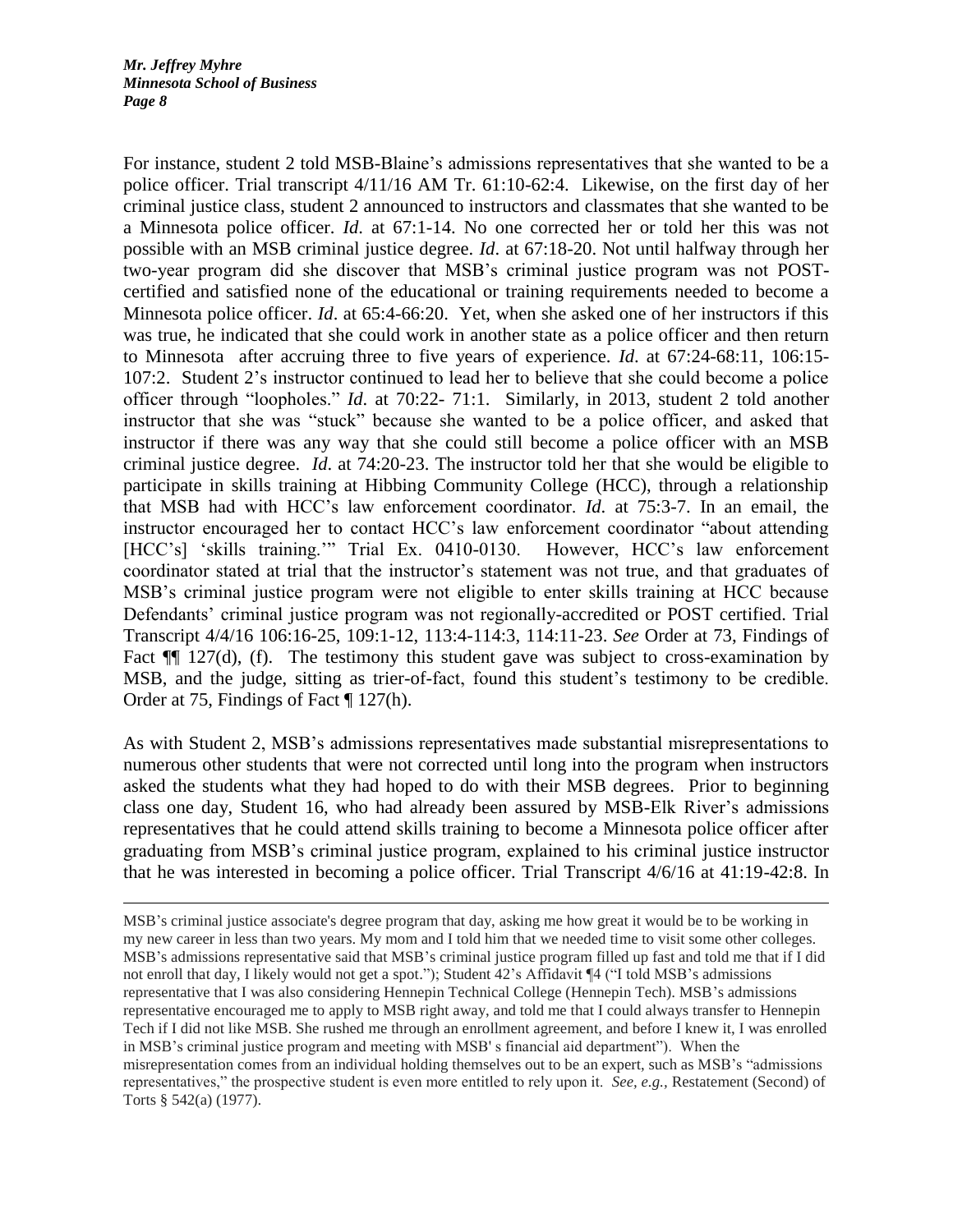response, the instructor provided words of encouragement, telling him that he could do anything because he had the type of personality with which most people would get along. *Id.* Near graduation, during a mock interview for a police officer job with another instructor at the school, Student 16 again stated his desire to become a police officer. *Id.* at 42:9-17, 48:5- 7; *see also* Trial Ex. 0404-0019. This instructor told him the truth: that he would have to complete skills training at another school, such as [a local community college], in order to work as a police officer. 4/6/16 Tr. 48:17-49:1; *see* Order at 45, Findings of Fact ¶ 118(d). The testimony this student gave was subject to cross-examination by MSB, and the judge, sitting as trier-of-fact, found this student's testimony to be credible. Order at 46, Finding of Fact  $\P$  118(g).

Other students swore to this same practice in affidavits. *See, e.g.,* Student 5's Affidavit ¶¶ 4-5 ("About halfway through my program, one of my instructors asked the class what we planned to do with our degrees. I told the class that I wanted to become a police officer. After class, my instructor pulled me aside and told me that I was at the wrong school if I wanted to become a police officer. She told me that MSB was not approved by the Minnesota Peace Officer Standards and Training (POST) Board, so a degree from MSB would not allow me to work as a police officer in Minnesota. She recommended that I transfer schools."); Student 21's Affidavit ¶ 4 ("About halfway through my program, one of my instructors, a former police officer, asked my classmates and I about our career goals. When I explained that I wanted to be a police officer, my instructor told me that I could not become a police officer with an MSB criminal justice degree because MSB was not approved by the Minnesota Peace Officer Standards and Training Board."); Student 29's Affidavit ¶¶ 9-10 ("About two weeks later, I had a substitute professor in one of my classes. He introduced himself as the former Program Chair and asked us about our career goals. I again told the class I was going to be a cop. The substitute professor responded that I was at the wrong school if I wanted to be a cop and moved on to the next student. I had a hard time paying attention for the rest of the class. I could not stop thinking about the substitute professor's comment, and I stayed after class to talk to him. He told me that MSB did not have the kind of accreditation needed to take POST Board training in Minnesota, a requirement to becoming a police officer. I was very upset and told the professor that this could not be true, explaining how I had told MSB so many times I wanted to be a cop. The professor seemed troubled and told me he would look into this issue for me.").

In additional cases, other MSB instructors failed to correct the substantial misrepresentations that the admissions counselors had made to the students.<sup>7</sup>

 $7$  Viewed in the context of the circumstances, these failures by MSB officials to correct substantial misrepresentations made by other MSB officials constitute additional violations of the obligation not to make substantial misrepresentations. In addition, the instructors' silence in these cases had the practical effect of causing students to remain at MSB longer than they otherwise may have, leading MSB to draw, under false pretenses, additional Title IV funds. Such conduct is inconsistent with the fiduciary obligation owed to the Department by MSB.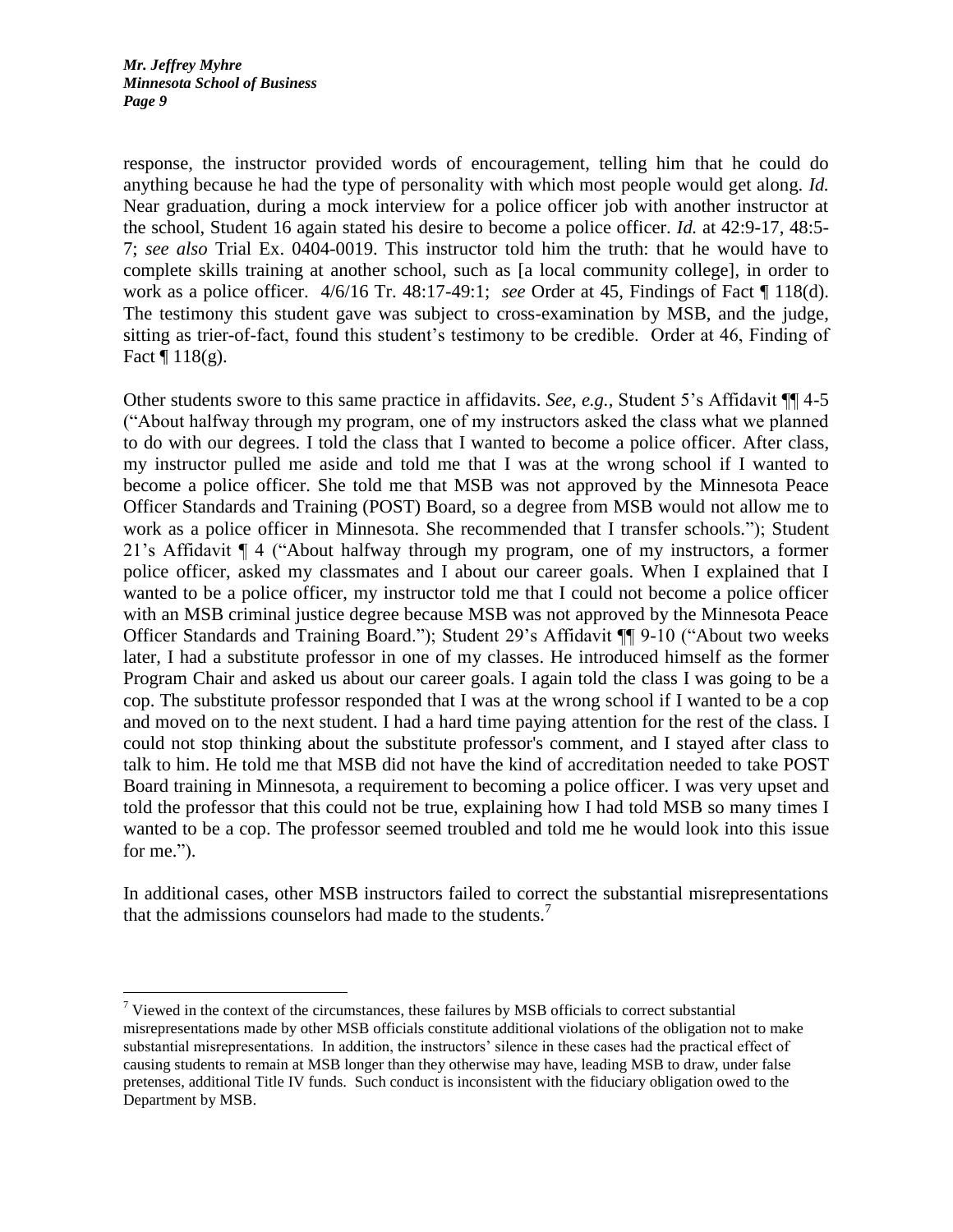For example, Student 28 met with multiple MSB-Saint Cloud admissions representatives who told him he could become a Minnesota Conservation Officer, which is a specialized form of Minnesota Police Officer and carries the same prerequisites, by graduating from MSB's criminal justice program and then attending skills training. Trial Transcript 4/7/16 6:21-16:3. After enrollment, Student 28 became president of MSB-St. Cloud's criminal justice club. *Id.*  at 18:5-12. Through this club, he attended field trips to different law enforcement facilities in the state. *Id*. at 18:8-12. His criminal justice coursework included direct instruction on police work. *Id*. at 18:13-22. Globe and MSB's blog, which was published on their website, featured student 28's statements. *Id*. at 20:8-21:8; Trial Ex. 0913. Within the blog, Student 28 said, "I would like to be a Conservation Officer after I am done with school." Trial Ex. 0913-0002. After providing this information for purposes of the blog post, no one from MSB told Student 28 that his degree would not enable him to work as a conservation officer or corrected his blog statements to include the requirements to become a conservation officer in Minnesota. Trial Transcript 4/7/16 at 23:16-24:1. At the beginning of each of his MSB courses, Student 28 informed both his instructors and his classmates of his career goal of becoming a conservation officer. *Id.* at 25:3-17. The testimony this student gave was subject to crossexamination by MSB, and the judge, sitting as trier-of-fact, found this student's testimony to be credible. Order at 60, Findings of Fact  $\P$  122(j).

Military veterans were also induced to enroll by false promises of being able to become police officers. These student-veterans did not learn that their MSB degrees would not allow them to become police officers until after they had exhausted all or much of their G.I. Bill benefits. Student 6's Affidavit  $\P$  7 ("I remain disappointed I wasted thousands of dollars of my G.I. Bill benefits at MSB"); Student 22's Affidavit ¶ 7 ("I graduated with my MSB criminal justice bachelor's degree in less than three years in 2012 with about four months of my 36 months of Post-9/11 G.I. bill funding remaining").

#### **B. MSB made substantial misrepresentations regarding the ability of graduates of its associate's programs to become probation officers in Minnesota.**

In Minnesota, probation officers are employed by a county or by the State Department of Corrections. Those entities use one of three "delivery systems" for probation services: (1) the Department of Corrections ("DOC") delivery system, which is utilized by 28 counties; (2) the County Probation Officer ("CPO") delivery system, which is utilized by 27 counties and adheres to the educational standards for probation officers set by the Department of Corrections; and (3) the Community Corrections Act ("CCA") delivery system, which the remaining 32 counties utilize. Each of those delivery systems requires a person to have obtained a bachelor's degree to be a probation officer. Trial Transcripts 4/7/16 109:1-111:9, 111:10-114:13, 116:12-117:5, 118:7-9, 120:19-121:6; 123:15-124:20, 125:20-23, 127:24- 129:19; Trial Ex. 0043; *see also* Order at 13-14, Findings of Fact ¶¶ 42-44. Therefore, only MSB's bachelor's programs could directly lead to employment as a probation officer.

Nevertheless, MSB urged many students whom it knew to be enrolling to become probation officers to enroll in one of MSB's associate programs and claimed that those programs were a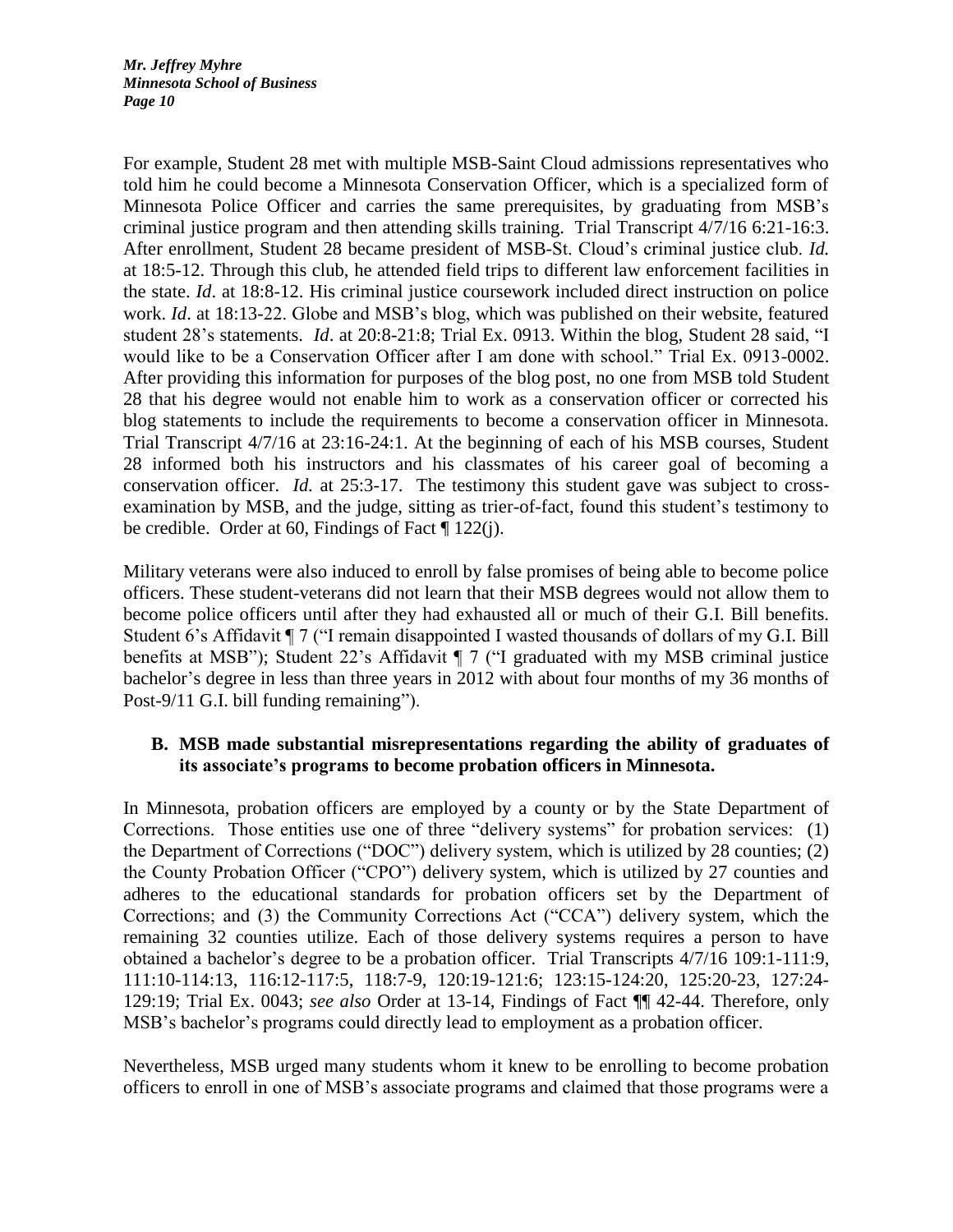*Mr. Jeffrey Myhre Minnesota School of Business Page 11*

good fit for that goal. In all, the Department reviewed the testimony, given either through affidavit or at trial, of 24 students who swore to these misrepresentations. *See* Enclosure 2.

For example, an MSB admission representative advised a prospective student, who informed the school's admission representative that she was enrolling to become a probation officer, to register for the school's criminal justice associate's degree. Student 34's Affidavit ¶ 4. The admissions representative also advised her that MSB's credits would transfer "anywhere." *Id.* ¶ 5*.* Relying on these representations, the student enrolled in the program. This student did not complete her MSB degree. She later learned that she would have had to complete a bachelor's degree to apply to be a probation officer – a degree MSB did not even offer in criminal justice when she enrolled. *Id.* ¶ 4*.*

MSB urged another prospective student to enroll in the criminal justice associates program after the prospective student told an MSB admissions representative that she wanted to be a probation officer. Student 36's Affidavit ¶ 2. This student also told several MSB instructors about her career plans, but was never advised that she needed a bachelor's degree. *Id.* ¶ 4*.*  She discovered that requirement through her own investigation near the end of her associate's program, after taking on significant student debt. *Id.* ¶ 6*.* 

Another student, who was enrolled in MSB's paralegal program, was advised by her academic advisor to switch to MSB's associates in criminal justice program after telling her academic advisor that she wanted to be a probation officer. Student 48's Affidavit ¶ 4. MSB did not have a bachelor's in criminal justice program at the time that she switched, but her advisor told her that, if she ever wanted to get a bachelor's degree, she could transfer her MSB credits elsewhere. *Id.* She told some of her criminal justice instructors about her plans to become a probation officer, and was never advised that her associate's degree would not allow her to become one. *Id.* ¶ 5*.* As she began to look for jobs, she was surprised to learn that she needed a bachelor's degree to be a probation officer. *Id.* ¶ 7*.* She contacted MSB's career services department for help, and received job postings that were entry level, required no degree, and paid less than the job that she had held before enrolling at MSB. *Id.* ¶ 8*.* Heavily in debt, she withdrew from school and, along with her son, moved in with her parents. She enrolled in community college, but had to start her collegiate career over because the community college would not accept MSB's credits for transfer. *Id.* ¶¶ 11-13*.* 

Student 35 swore under oath in her affidavit that: "During my first quarter, I decided that I wanted to use my MSB associate's degree to pursue a career as a probation officer. In almost every class, I told MSB's instructors during introductions that I wanted to become a probation officer. MSB's instructors never told me that I needed a bachelor's degree to become a probation officer in Minnesota. . . . After over two years at MSB, one of my instructors told my class that she was leaving MSB and recommended that we all do the same. She told us that MSB was not properly accredited and employers looked down on MSB's degrees. She told my class to leave MSB before it was too late, because we would never get good jobs with our MSB degrees. Concerned, I withdrew from MSB. Student 35's Affidavit ¶¶ 5, 6.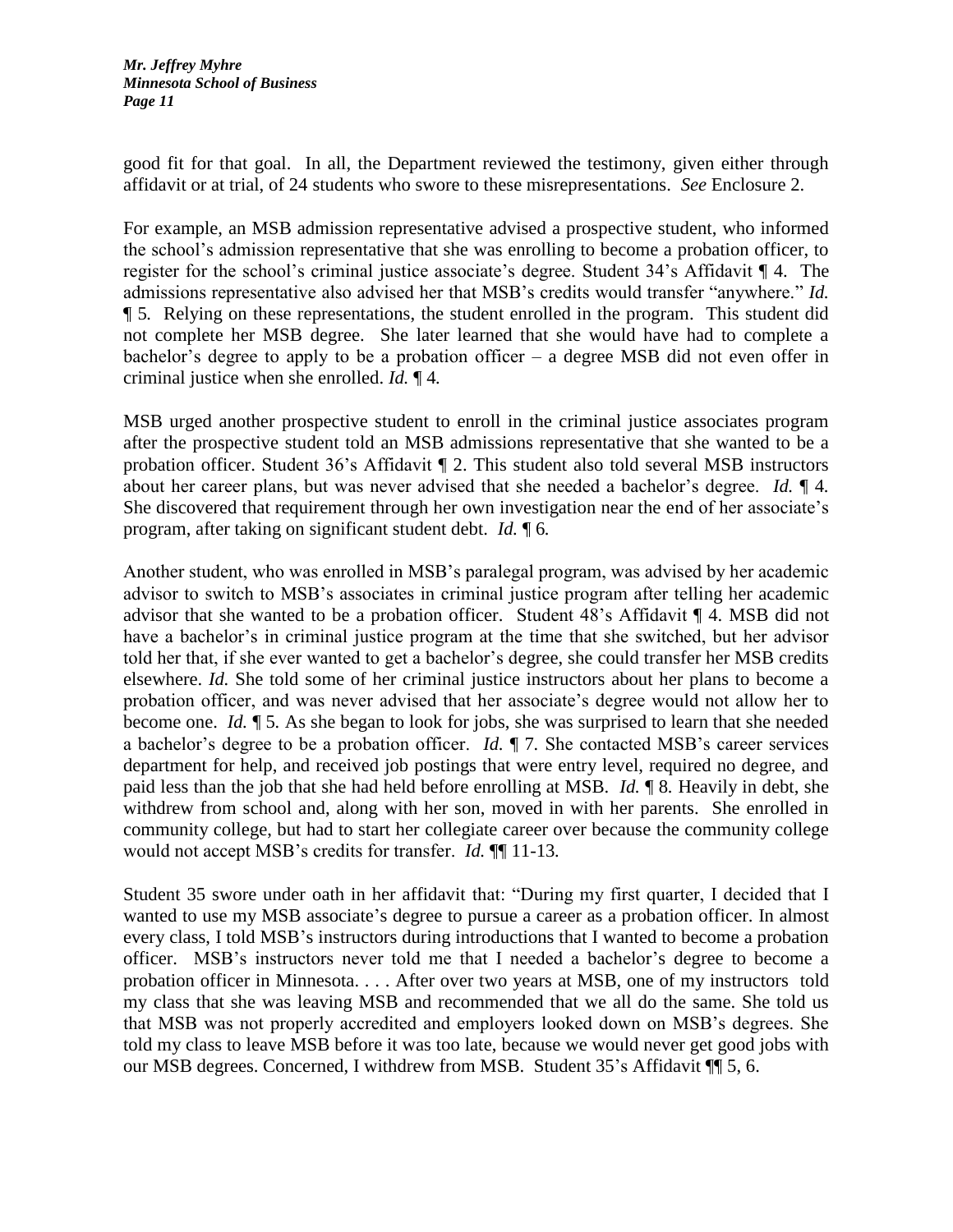These substantial misrepresentations, upon which students relied when choosing to enroll at MSB, are incompatible with MSB's fiduciary duty to the Department and demonstrate the institution's lack of administrative capability.

#### **III. MSB BREACHED ITS FIDUCIARY DUTY AND DEMONSTRATED A LACK OF ADMINISTRATIVE CAPABILITY TO THE DEPARTMENT BY SUBSTANTIALLY MISREPRESENTING TO STUDENTS AND PROSPECTIVE STUDENTS THE TRANSFERABILITY OF MSB CREDITS**

MSB made numerous misrepresentations to prospective students about the ability of students to transfer credits earned at  $\overline{MSB}$  to other institutions.<sup>8</sup> These misrepresentations were made as early as 2007 and continued through at least 2014, were made at each MSB campus, and were made to students who enrolled in a variety of programs of study, including criminal justice, health sciences, paralegal, accounting, business, and massage therapy programs. The individuals to whom MSB made these misrepresentations could reasonably have been expected to rely, or did in fact reasonably rely, on these misrepresentations to their detriment. Accordingly, these misrepresentations constituted substantial misrepresentations. 34 C.F.R. §§ 668.71, 668.72(b)(1).

The non-transferability of MSB's credits is partly a function of MSB's accreditation by a national accreditor rather than a regional accreditor. Credits earned at nationally accredited institutions often do not transfer to regionally accredited institutions.<sup>9</sup> Thus, blanket statements MSB made to prospective students conflating national and regional accreditation, such as "because MSB is accredited, [the student] could complete a bachelor's degree at MSB or transfer [an MSB] associate's degree to another school to complete a bachelor's degree"

<sup>&</sup>lt;sup>8</sup> On this issue, the court found in favor of MSB because, "[t]o the extent that witnesses were misinformed by admissions representatives by affirmative statements that credits would transfer, those statements were not authorized by Defendants." Order at 118, Conclusions of Law ¶ 33. This aspect of the court's decision is not dispositive to the Department's conclusion that MSB violated 34 C.F.R. § 668 Subpart F because, under those regulations, an institution is responsible for substantial misrepresentations made by its agents, irrespective of whether those substantial misrepresentations are "authorized." *See, e.g., In the matter of Philander Smith College*, U.S. Dep't of Educ. Dkt. No. 09-28-SA at 2 (Nov. 16, 2009) ("[A]n institution is fully responsible for the conduct of its employees. This Tribunal has consistently held that an institution is subject to liability arising from the conduct of its employees in administering Title IV expenditures even if the conduct is criminal."); *see also* 34 C.F.R. § 668.71(b) (establishing that a substantial misrepresentation can be made by "one of [an institution's] representatives").

<sup>9</sup> *See, e.g.*, Government Accountability Office, *Transfer Students: Postsecondary Institutions Could Promote More Consistent Consideration of Coursework by Not Basing Determinations on Accreditation*, GAO-06-22, (October 18, 2005) *available at*: www.gao.gov/products/GAO-06-22 (last visited December 1, 2016); U.S. Senate Committee on Health, Education Labor, and Pensions Majority Committee Staff Report and Accompanying Minority Committee Staff Views, *For Profit Education: The Failure to Safeguard the Federal Investment and Ensure Student Success* (July 30, 2012) *available at*:

www.help.senate.gov/imo/media/for\_profit\_report/PartI-PartIII-SelectedAppendixes.pdf? (last visited December 1, 2016).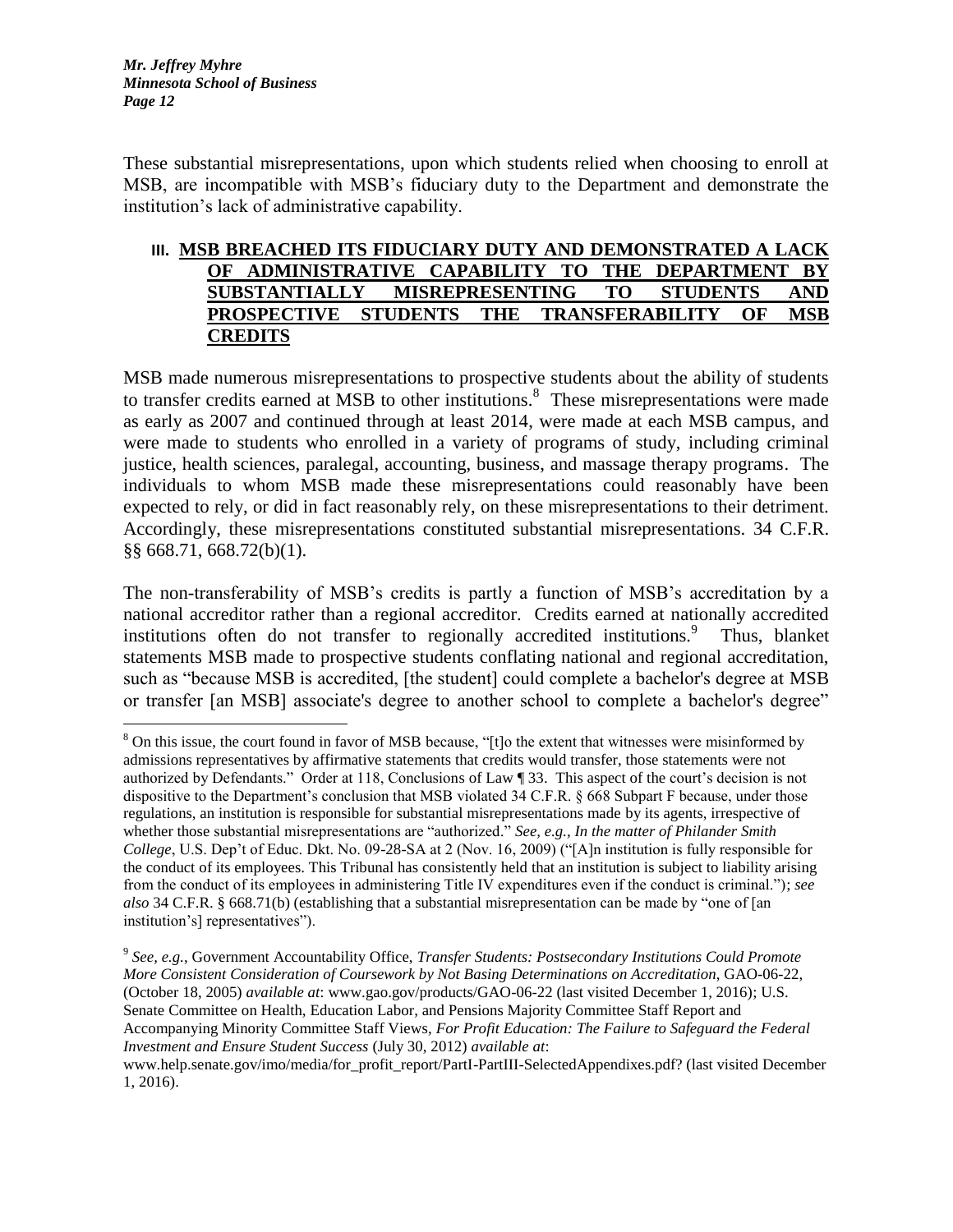constitute substantial misrepresentations. Student 67's Affidavit ¶ 4. Likewise, many of the substantial misrepresentations at issue were made to prospective students who informed MSB that they were interested in transferring credits earned at MSB to an institution within the University of Minnesota or within the Minnesota State Colleges and University system. All of those institutions are accredited by the Higher Learning Commission, a regional accreditor, and MSB's credits did not transfer. In addition, in many cases, the prospective student asked MSB about the transferability of MSB's credits to a particular institution, and MSB misrepresented the transferability of MSB's credits to that institution. *Infra.* In those cases also, the MSB credits did not transfer.<sup>10</sup> In all, the Department reviewed affidavits prepared by 58 former MSB students and two former MSB employees swearing that MSB's representatives made substantial misrepresentations to them regarding the transferability of MSB's credits. *See* Enclosures 3 and 4.

Several of these affidavits are illustrative of MSB's misrepresentation. For example, in one case, MSB represented to a prospective Information Technology (IT) student at the Moorhead campus that MSB's credits would transfer to Minnesota State. At his initial meeting with the admissions representative, he said that the representative "encouraged me to enroll right away, telling me that if I did not like MSB, I could always transfer to another school. When I asked whether other schools accepted MSB's credits, MSB's admissions representative told me that other schools, including M State, would accept most of MSB's credits if I decided to transfer." Student 56's Affidavit ¶ 3. When this student did not enroll during his first visit to MSB, MSB's representatives "called me repeatedly, telling me that if I wanted a chance to enroll at MSB, I needed to return to campus within a week. I met with MSB's admissions

 $10$  At trial, MSB noted that the transferability of credits is ultimately the decision of the institution a student transfers to. That is correct, and had MSB's admissions representative made solely that statement and not affirmatively represented that MSB credits *would* transfer, it would not have been a misrepresentation. But MSB, as a fiduciary to the Department, may not falsely inform prospective students that credits *will* transfer, receive Title IV funds because of those students' attendance, and then claim that transferability is out of its control. Likewise, MSB's course catalogs, which were hundreds of pages long, contain disclaimers regarding the transferability of MSB credits to other institutions. Pro forma statements or disclaimers, buried within a document of hundreds of pages, do not cure otherwise deceptive messages, particularly when those deceptive messages were conveyed by a person such as an MSB admissions representative who holds themselves out as an expert. *Supra at* note 5. Moreover, according to affidavits of former MSB employees, MSB representatives affirmatively avoided the disclaimer contained in the course catalog, in this case by not providing the catalog to the prospective students until they were signing their enrollment agreements or thereafter. Affidavit of MSB Employee 1 ¶ 18 ("MSB's goal was to enroll as many students as possible, and quickly transition them to financial aid to fill out financial aid paperwork before they had time to think about their enrollment decision. MSB's practice was to have admissions representatives "recommend" students for acceptance and ask them to sign an enrollment agreement which was supposedly contingent on acceptance. As students signed the enrollment agreement, not beforehand, we would give them copies of MSB's Course Catalog, I never saw a student stop the enrollment process to review the dense catalog"); Affidavit of MSB Employee 2 ¶ 16 ("I was trained to have him sign an enrollment agreement in which he acknowledged that he had been given copies of MSB's Student Handbook and Course Catalog. We did not give students these materials before they signed the enrollment agreement, rather, we were trained to hand them the materials as they were signing the agreement. I never saw any students review these voluminous materials before signing the enrollment agreement, as the materials were provided while they were busy signing the enrollment agreement.").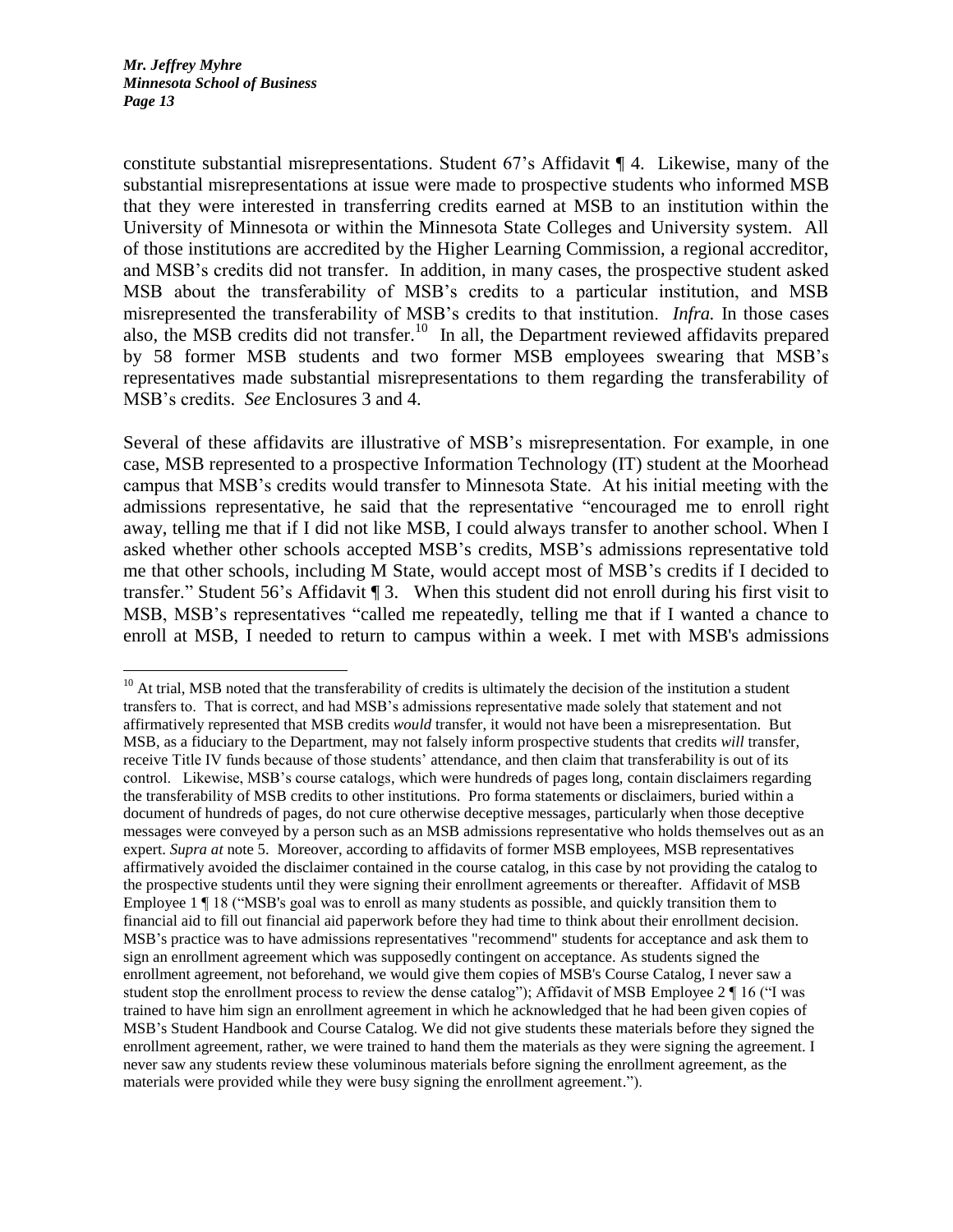representative the next week and told him that I did not want to start school until the fall. He pressured me to enroll right away, telling me that it would give me the opportunity to use more financial aid. Reluctantly, I enrolled in MSB's IT program and began classes in the spring of 2014." *Id.* ¶ 4. This student attempted to transfer the credits he earned at MSB to Minnesota State. *Id.* 18. Despite the assurances that MSB gave to the student, the credits did not transfer. *Id.*

Another student, who enrolled in a criminal justice associates degree program at the Shakopee campus in 2011, "told MSB's admissions representative that I was also considering Hennepin Technical College (Hennepin Tech). MSB's admissions representative encouraged me to apply to MSB right away, and told me that I could always transfer to Hennepin Tech if I did not like MSB. She rushed me through an enrollment agreement, and before I knew it, I was enrolled in MSB's criminal justice program and meeting with MSB's financial aid department." Student 42's Affidavit ¶ 4. This student later learned that Hennepin Tech, a constituent institution of the Minnesota State Colleges and University system, would not accept MSB's credits for transfer. *Id. ¶* 5. She graduated, but was unable to find work in the criminal justice field. *Id. ¶* 6. MSB proposed that she continue on in the school's criminal justice program and earn a bachelor's degree. *Id. ¶* 7. This student was unable to take on more debt to enroll in the bachelor's program, and eventually found work as a car wash attendant and waitress. *Id.* ¶¶ 7-8.

A fourth student, who enrolled in the Brooklyn Park campus' Bachelors of Business Administration program in 2007, told the MSB admissions representative, "I may later want to return to the University of St. Thomas (St. Thomas), where I had previously attended college, to pursue a Master of Business Administration (MBA) degree and I asked whether St. Thomas would accept a bachelor's degree from MSB. MSB's admissions representative told me that because MSB was accredited, St. Thomas would accept a bachelor's degree from MSB if I later decided to pursue an MBA." Student 85's Affidavit ¶ 3. In 2013, this student graduated from MSB and applied to St. Thomas's MBA program. *Id.* ¶¶ 5-6. Yet St. Thomas did not accept the credits or degree earned at MSB for transfer into its MBA program. *Id.* This student "applied to many human resource and business management positions but I did not receive any job offers." *Id.* Instead, she took a job which "requires a high school diploma and pays \$13.61 an hour." *Id. ¶* 7.

\* \* \* \*

The denial of recertification will be effective on December 31, 2016. Should MSB have factual evidence to dispute the Department's findings and demonstrate their inaccuracy, MSB may submit that evidence via overnight mail to me at the following address: